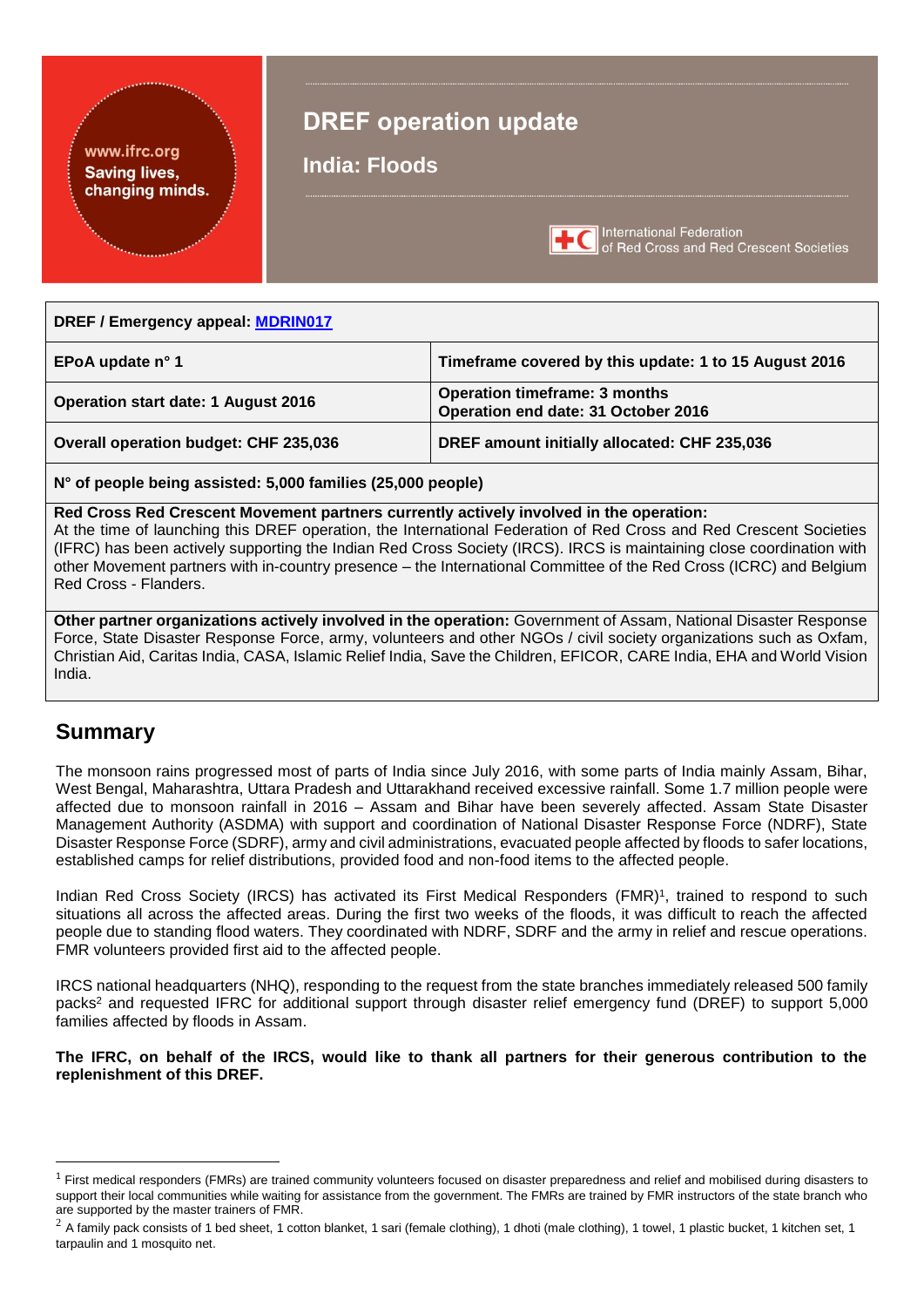Most of the activities planned under this DREF response operations are on track of delivery within operational timeframe.

#### **Summary of major revisions made to emergency plan of action:**

- IRCS deployed three water purification units instead of five from their regional warehouse located at Bahadurgarh. This has been revised taking into consideration the flood situations in other states of India and avoid shortage of water purification units for other states, if required. The budget line for transportation of WPUs has been revised as well based on actual purchase order issued. Now the revised budget line for transportation is CHF 1,110 (CHF 370 per unit).
- Although, the overall budget for this operation remained unchanged however minor adjustments have been made in budget lines based on priorities identified by IRCS, operational realities on the ground and cost of items to be procured locally. Costs of the locally procured items (*dhoti*, *saree*, towel, cotton blanket and bedsheet) have been revised to match the selected bids during local committee of contract (CoC). The detailed explanations per budgeted items is being provided in the budget section of this report.

## A. Situation analysis

#### Description of the disaster



At the time of drafting the operations update, Inter Agency Group led by Sphere India, has published an assessment report. This update incorporates additional information from this assessment report, which includes updated information on damage and needs assessment.

Assam has witnessed flood with the incessant rain from the end of June that continued till July with heavy pouring in the adjoining mountainous areas like Arunachal Pradesh, including neighbouring countries like Bhutan and Tibet. The water intake capacity of river beds of Brahmaputra and its tributaries are saturated due to high precipitation and resulted into water being overflowing into habitations.

Flood situation in one of the affected district in Assam, **(Photo: IRCS)**

In July, Assam has faced with an emergency situation with 22 districts affected by floods. According to the ASDMA's flood reports, around 1.9 million people are said to be affected due to breach in embankments and overflow of river waters damaging and inundating habitations and agricultural fields across 3,306 villages.

| Districts with highest numbers of population and villages affected |                           |                                         |  |
|--------------------------------------------------------------------|---------------------------|-----------------------------------------|--|
| <b>Districts</b>                                                   | <b>Number of villages</b> | <b>Number of affected</b><br>population |  |
| Dhemaji                                                            | 299                       | 150,703                                 |  |
| Lakhimpur                                                          | 146                       | 100,669                                 |  |
| Golaghat                                                           | 114                       | 150,326                                 |  |
| Jorhat                                                             | 228                       | 167,760                                 |  |
| Darrang                                                            | 133                       | 185,527                                 |  |
| Morigaon                                                           | 322                       | 254,545                                 |  |
| Bongaigaon                                                         | 175                       | 164,634                                 |  |
| Kokrajhar                                                          | 49                        | 54,026                                  |  |
| <b>Barpeta</b>                                                     | 406                       | 364,817                                 |  |
| Sibsagar                                                           | 93                        | 46,796                                  |  |

Districts with highest numbers of population and villages affected are tabulated below:

There were also many affected people who cannot leave their houses and assets (especially livestock) resided in embankments and high grounds with temporary shelters. The month long flood status data of ASDMA shows there were as many as 95 embankment breaches of different scale with seepage, leakage, erosion etc. in 19 districts. Roads and bridges throughout the states have been very badly affected with many locations inundated and could be connected only by boats. Detailed information on the impact of disaster in Assam can be found in the table below.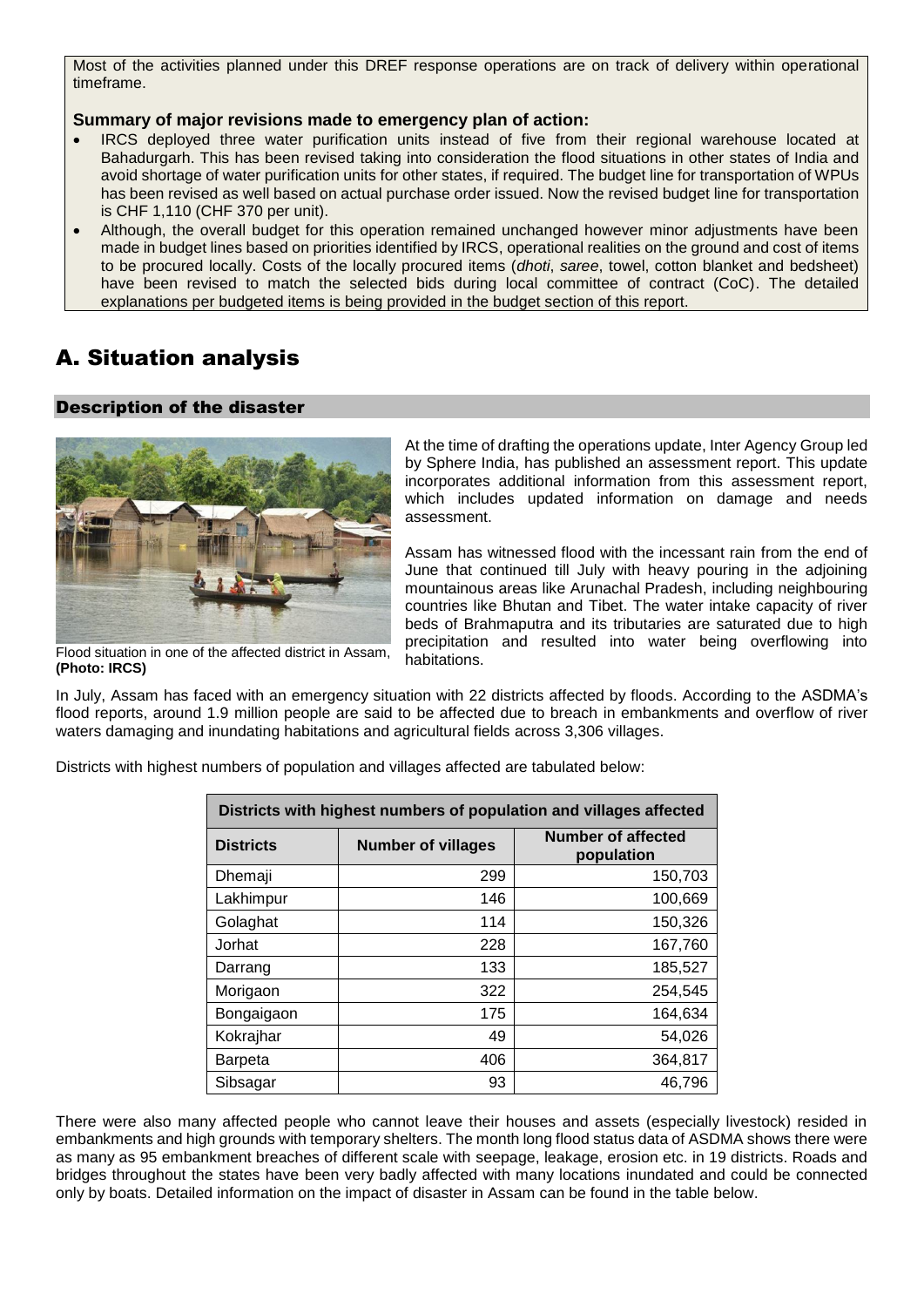| <b>Impact of disaster in Assam</b>                   |                                                                                                                                                                                                                                                  |  |  |
|------------------------------------------------------|--------------------------------------------------------------------------------------------------------------------------------------------------------------------------------------------------------------------------------------------------|--|--|
| <b>Worst Affected Districts</b>                      | Upper Assam with Dibrugarh, Sivasagar, Jorhat, Golaghat district;<br>North Bank with Dhemaji, Lakhimpur and Biswanath districts;<br>Lower Assam with Barpeta, Bongaigaon and Dhubri districts; and<br>BTAD with Kokrajhar and Chirang districts. |  |  |
| Number of people confirmed dead                      | 27                                                                                                                                                                                                                                               |  |  |
| Number of affected people                            | 1.8 million                                                                                                                                                                                                                                      |  |  |
| <b>Number of affected villages</b>                   | 2,964                                                                                                                                                                                                                                            |  |  |
| Number of relief camps established                   | 622                                                                                                                                                                                                                                              |  |  |
| Number of people sheltered in relief camps           | 4.90 million                                                                                                                                                                                                                                     |  |  |
| Number of relief distribution centres<br>established | 186                                                                                                                                                                                                                                              |  |  |
| Number of damaged or destroyed houses                | 2,300 fully washed away and 16,976 partially damaged in 15<br>districts                                                                                                                                                                          |  |  |
| Number of livestock washed away in floods            | 18                                                                                                                                                                                                                                               |  |  |
| Type of relief items distributed                     | Food items: Rice, lentils, cooking oil and baby food<br>Non-food items: Tarpaulins, cattle feed, bleaching powder and<br>candles                                                                                                                 |  |  |
| <b>Other Damages</b>                                 | Damage to infrastructure, roads, embankments, bridges, etc.                                                                                                                                                                                      |  |  |
| Crop area affected                                   | 215,915 hectares                                                                                                                                                                                                                                 |  |  |

#### Summary of current response

#### **Overview of host National Society**

Indian Red Cross Society released 500 family packs from their existing stocks to support flood affected families. Some 180 FMR members and volunteers have been deployed to support the local administration, NDRF, SDRF and other agencies involved in the operation. IFRC on behalf of IRCS launched the DREF to support 5,000 families with family packs, deployment of WPUs, deployment of response teams such as RDRT, NDRT, NDWRT, open data kit (ODK) members. As per plan, two regional disaster response team (RDRT) and NDWRT members (one each) been deployed in the field. Additionally, four members (NDRT-1, ODK-2 and 1 IFRC surge support) will be deployed soon.

IRCS has dispatched 3,500 family packs from its regional warehouses and the same will be packed and distributed during the next two weeks.

Aqua plus 700 water purification unit tested at Noonmati warehouse, Assam before it's being deployed to operational area, (**Photo: IRCS)**

WPUs have been sent and the teams have assessed and identified locations in Jorhat and Morigaon districts.

Beneficiaries registration process is in ongoing using ODK and MegaV. As this is the first operation experience for IRCS using ODK and Mega V, state branch is being encouraged to use it as much as possible while RDRT member is working on the technical arrangements to operationalizing the same.

Assam branch is coordinating with local government authorities to identify beneficiaries and finalize their registration process.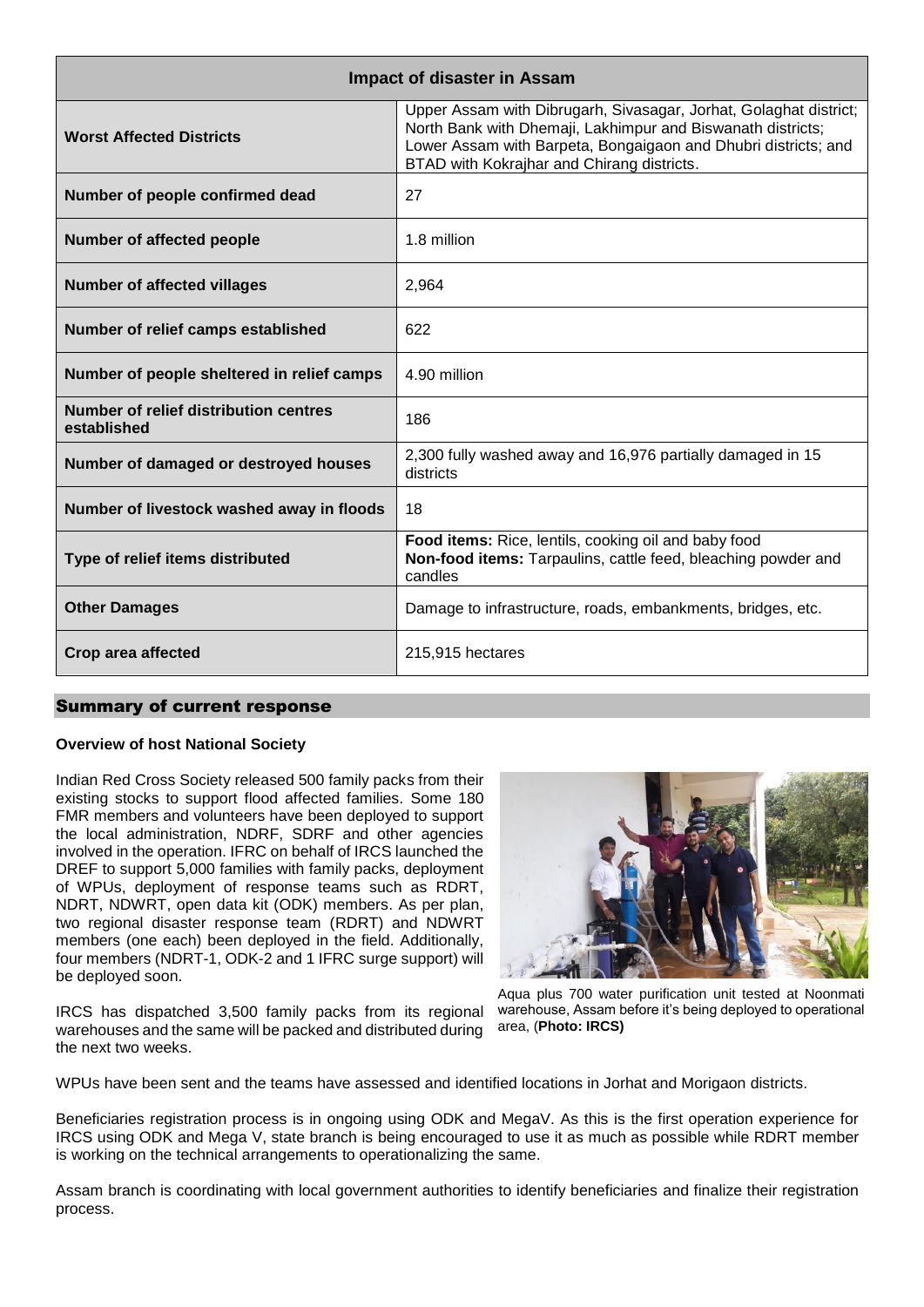#### **Overview of Red Cross and Red Crescent Movement in country**

In addition to the IFRC, in-country Movement partners include ICRC, and Belgium Red Cross - Flanders. The IFRC country-cluster support team (CCST) based at Delhi, provided technical support to the IRCS for the preparation of an emergency plan of action (EPoA) and mobilisation of financial resources for the response operations under the DREF. CCST Delhi office has initiated procurement of relief items locally and also through RLU. A team comprising of NDRT member and ICRC delegate and local staffs at Assam state branch conducted an assessment of the situation. IFRC will deploy one staff in the field to support the IRCS branch.

#### **Overview of non-RCRC actors in country**

The Government of India and affected state governments are leading the response to floods across the state. Other non-RCRC stakeholders such as Sphere India and other NGOs and INGO's such as Oxfam, Christian Aid, Caritas India, CASA, Islamic Relief India, Save the Children, EFICOR, CARE India, EHA and World Vision India are also working in response interventions.

#### Needs analysis and scenario planning

Floods have displaced thousands of people whose houses have been flooded. Although, many of the shelter camps are now closed and people moved back to their original habitation, however the Red Cross assessment team members have visited the worst and affected and vulnerable areas where still thousands of people sheltered along the embankments and are in need of support.

Some of the major findings from the Inter Agency Group assessment report include:

- Need for shelter, safe drinking water facilities, sanitation and hygiene facilities.
- inadequacy of food supply by the district administration.
- Psychosocial support for women, children, elderly, pregnant and nursing mothers, people with disabilities and single women.
- Restoration of routine activities for school going children, ensure proper support and/or referral mechanisms are in place at the community level to address protection concerns and strengthening of village level protection mechanism and threats to family identity due to loss of legal documents. • It was observed that the affected people were taking



Assessment team visited to Bhuragaon revenue circle and interacting with affected people during a transect walk, (**Photo: IRCS)**

shelters in school buildings, embankments, raised platforms and roadsides. Some people were also taking shelter in sub-centres, market sheds, temples or in their relatives' houses. Shelter and requirements of tarpaulins has come as one of the major necessities in the flood affected areas.

 There is also a serious need to advocate for livelihood opportunities to the affected communities through provision of loans from banks and other livelihood opportunities from NGOs and civil society partners.

#### **Risk Assessment**

Flood waters have delayed dispatch of relief materials. Materials have to be dispatched from different regional warehouses of Indian Red Cross Society across different parts of the country (Arakkonam in southern part of India, Vikhroli in the western part of India, Bahadurgarh in northern part of India). Some of the affected areas have security concerns and local branch staffs and volunteers are supporting the assessments, distribution of relief items.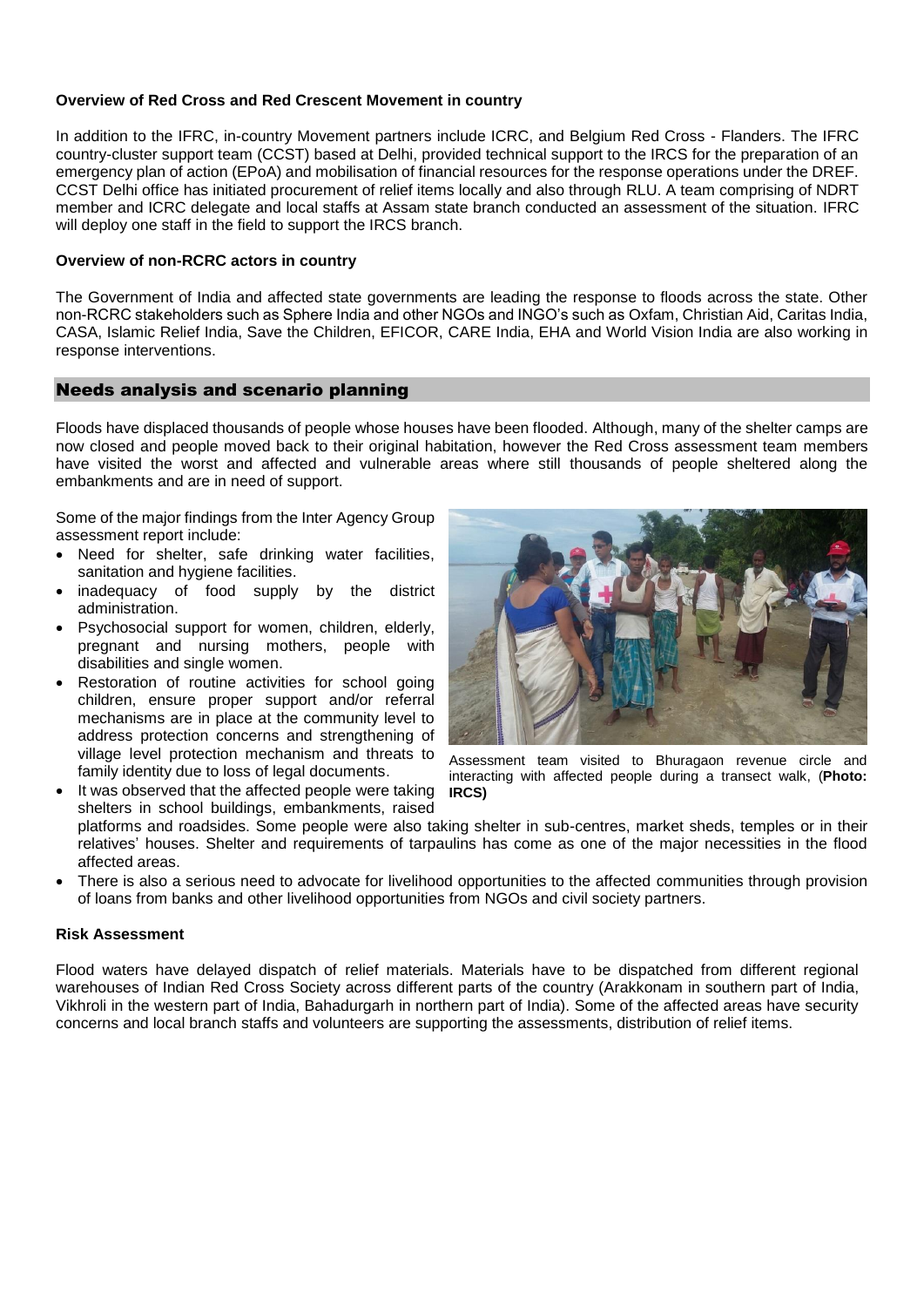## B. Operational strategy and plan

#### **Overall objective**

The overall objective is to ensure that the immediate needs of the 5,000 flood-affected families are met through provision of emergency relief items and safe drinking water over a 3-month period.

#### **Proposed strategy**

IRCS will utilise the widespread presence of its staff and volunteers including FMR across the affected areas. They have been actively engaged in disaster response activities, since the heavy rain has started. The operation is relief focused, providing the affected population and especially those who are displaced with essential household items and drinking water supply. A total of 5,000 families in the worst affected districts of Assam (identified through initial IRCS field assessments) will be supported through the DREF operation.

The DREF operation will focus on the following areas:

- Distribution of family packs to 5,000 affected families;
- Replenishment of  $5,000$  family packs<sup>3</sup>.
- Safe drinking water supply to the affected families through the deployment of 5 water purification units.
- Deployment of RDRT to support the installation and functioning of the water purification units
- Hygiene promotion activities.
- Post disaster needs assessment using ODK.

The national headquarters of IRCS has released an initial consignment of family packs from its prepositioned stocks (in different numbers – exact statistics awaited) from their warehouses located in north and north-east states. The DREF operation will allow the IRCS to scale up the number of people to be supported, and will also allow IRCS to replenish the relief items distributed by the respective state branches so far. It has been decided by IRCS that approximately 5,000 most vulnerable and affected families spread across the affected districts in Assam will be supported in the response operation.

To provide drinking water to the affected people, IRCS dispatched three WPUs from their regional warehouse located at Bahadurgarh. DREF will cover the transportation, installation and water supply cost for these units and its operationalisation by NDWRT or RDRT members supported by local volunteers of IRCS. Major concerns regarding the operations have been addressed as follows:

#### **Has further assessment been carried out?**

*Yes. A team comprising state branch staff and volunteers, NDRT member and a delegate from ICRC participated in the assessment.*

 **Provide information on any consultation with beneficiaries, including what feedback mechanisms are being put in place.** 

*As of today, Assam branch has identified 3,500 beneficiaries in 6 districts. Volunteers, NDRT and NDWRT members are working on obtaining the beneficiary list in consultations with the district administration.*

 **How are the National Society including beneficiary participation, building on local capacities and knowledge?**

*The state branch has been actively engaged in the operations supporting the beneficiary selection process, relief management and coordination with local authorities. Water supply through the units deployed is a technical activity. It requires technical knowledge in the operation of the unit. Local branch volunteers and staffs have been trained so that when the NDWRT members withdraw from the operations, the water purification units can continue supplying water with monitoring and technical support continued by the locally trained volunteers.*

 **Have specific needs been taken into consideration in relation to gender, ethnicity, age, disability, people living with HIV/AIDS, or other factors that may increase vulnerability?**

*Yes. Beneficiary selection process considers all the above factors into consideration during the process. It will be ensured by the volunteers and the teams that the above mentioned category people are not neglected or missed out during the selection process.*

#### **How have Sphere standards been considered and respected in the plan?**

*Yes. All relief items being provided to the flood victims meet Sphere standards.* 

-

<sup>&</sup>lt;sup>3</sup> IRCS has some tarpaulins in stock it might distribute for needed families.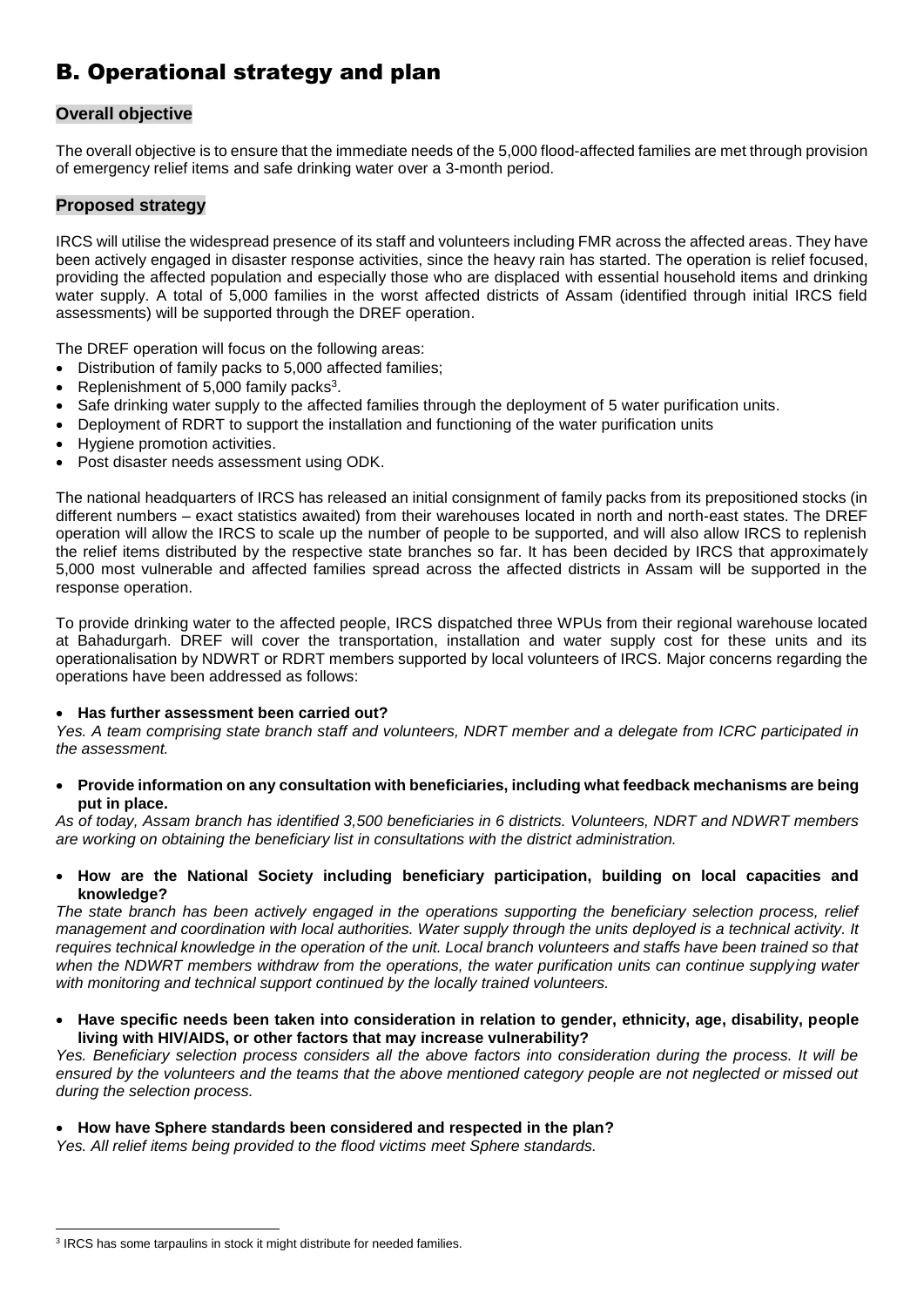#### Operational support services

#### **Human resources**

No new paid staff were engaged for this operation, implementation has been supported by volunteers and staff members existing in both IRCS and IFRC CCST Delhi. The deployment of FMR, NDRT, NDWRT, ODK and RDRT members' expenses are covered in the operational budget.

Assam branch has identified 180 volunteers to be insured, primarily those involved directly in the relief response operations. The process to insure these volunteers has been delayed, as the list received with missing fields such as father's name and mobile number, which are mandatory to facilitate for insurance. Although delayed, the state branch is encouraged to send the details and it is expected that the insurance process will be completed by the end of next week.

#### **Logistics and supply chain**

Logistics support has been provided following IFRC procedures to source and procure relief items needed, and to ensure the efficient and timely delivery of these items for the success of the operation. Non-food relief items that are being dispatched from pre-positioned stocks will be replenished following IFRC procurement procedures. The transportation and distribution has been coordinated and managed by the NS following IFRC standard procedures. Cost of transportation and distribution activities will be covered by this DREF.

IFRC CCST Delhi is providing logistical support to IRCS in local procurement of relief supplies and technical advice for the same. To ensure transparency and accountability in the process of replenishment of relief stocks and to ensure capacity building of IRCS in the procurement processes, one IRCS member has been requested to be part of the procurement committee as an observer. The Asia Pacific regional logistics unit (RLU) has been providing additional logistics support to CCST Delhi and IRCS to purchase the replenishment of kitchen sets part of the family packs. The procurement is in progress and at the time of drafting this update, technical approvals from the APRO RLU is being processed for the items to be procured locally. Purchase orders are expected to be placed upon approval and relief items are expected to be delivered within the month of September 2016.

#### **Information technologies (IT)**

Cost of communication for NDRT, NDWRT, ODK and RDRT members are covered under the operations budget.

#### **Communications**

IFRC is supporting on the promotion of IRCS operations through media such as twitter. At the time of drafting this update, action photographs are being obtained from the state branch to tweet and also use them for IRCS website, and also to prepare a web stories.

#### **Security**

Some of the districts in Assam have local security concerns. Staff movements have been cautiously done where such a threat is reported. IFRC security focal point continues to monitor the security situation. Any security concerns will be handled with local authorities as per the existing security framework.

#### **Planning, monitoring, evaluation, & reporting (PMER)**

IRCS will oversee all operational, implementation, monitoring and evaluation, and reporting aspects of the present operation in the flood affected area through its countrywide network of branches and volunteers. IFRC, through its office in Delhi will provide technical support in programme management to ensure the operation objectives are met.

Operation updates will be issued to provide necessary information in relation to the progress of the operation, changes in the situation during the reporting period, specific issues/problems, constraints or unmet needs. A final report on the operation will be made available three months after the end of the operation. An after action review is also planned at the end of this operation.

#### **Administration and Finance**

Operational expenses such as volunteer per diem, accommodation, transportation, communication and coordination activities are factored in. Procurement of family pack items shall follow IFRC procedures. IRCS NHQ will provide finance and administration support to the operation, with support from the finance team of the CCST Delhi.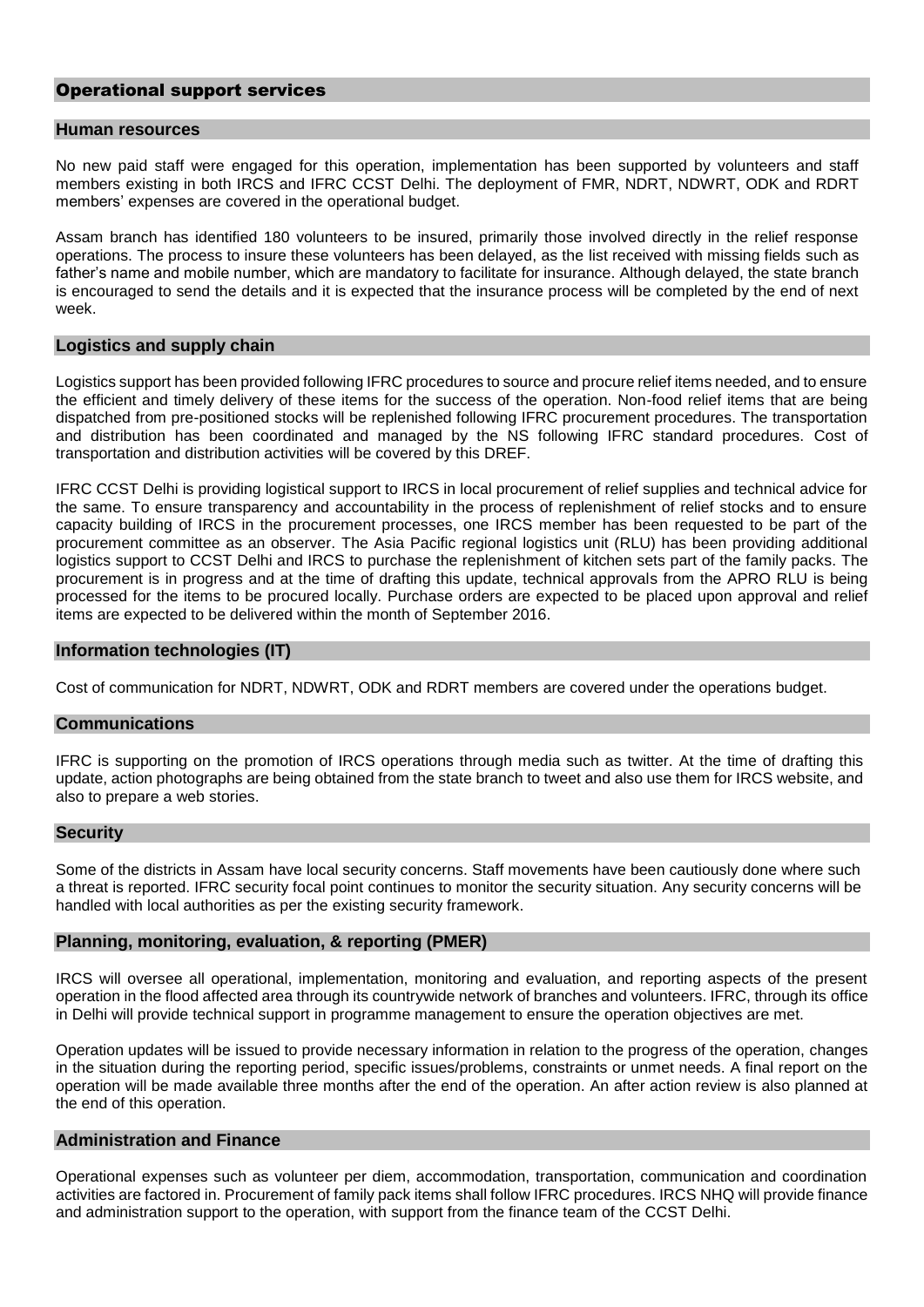## C. Detailed Operational Plan

### Water, sanitation, and hygiene promotion

**Need analysis:** Joint rapid needs assessments lead by the Inter Agency Group of Assam and also the Red Cross team identified drinking water as one of the needs. In addition, disinfectant (bleaching powder) chlorination, and hygiene promotion have been identified as priority needs for the affected community.

**Population to be assisted:** Up to 5,000 families (25,000 people) will be targeted with provision of safe drinking water through deployment of 5 water purification units.

| Water, sanitation, and hygiene promotion                                                                                                                                                                                            |                                                                                                         |                               |       |                          |
|-------------------------------------------------------------------------------------------------------------------------------------------------------------------------------------------------------------------------------------|---------------------------------------------------------------------------------------------------------|-------------------------------|-------|--------------------------|
| Outcome 1: The risks of water                                                                                                                                                                                                       | <b>Outputs</b>                                                                                          |                               |       | % of achievement         |
| and sanitation related diseases<br>are reduced                                                                                                                                                                                      | Output 1.1 Daily access to safe water which meets<br>Sphere standards is provided to target population. |                               |       | 40%                      |
| <b>Activities</b>                                                                                                                                                                                                                   |                                                                                                         | Is implementation on<br>time? |       | % progress<br>(estimate) |
|                                                                                                                                                                                                                                     |                                                                                                         | Yes $(x)$                     | No(x) |                          |
| Deploy 5 water purification units                                                                                                                                                                                                   |                                                                                                         | X                             |       | 60%                      |
| Printing and distribution of hygiene promotion materials                                                                                                                                                                            |                                                                                                         |                               | X     | $0\%$                    |
| Mobilise trained staffs (NDRT, NDWRT, RDRT) and FMR<br>volunteers for safe water handling and support hygiene promotion                                                                                                             |                                                                                                         | X                             |       | 100%                     |
| Conduct hygiene promotion through awareness raising activities                                                                                                                                                                      |                                                                                                         |                               | X     | $0\%$                    |
| <b>Progress towards outcomes</b>                                                                                                                                                                                                    |                                                                                                         |                               |       |                          |
| It has been revised to send three WPUs and all of them were sent to the operational areas. All three units have<br>heen tested and one of them is heing deployed in Jorbat district and the second one will be deployed in Morigaon |                                                                                                         |                               |       |                          |

- been tested and one of them is being deployed in Jorhat district and the second one will be deployed in Morigaon district. The third one will be operationalized based on the operational needs. An NDWRT member deployed who is also the team leader for this operation is building capacities of the branch in managing and monitoring water supply on a daily basis.
- Translation of materials of hygiene promotion in local language is in progress and the materials will be printed and used during the hygiene promotion activities.
- NDWRT-1, NDRT 1, ODK 2 and RDRT 1 members were deployed so far and additional surge will be deployed based on the operational needs.
- Hygiene promotion and awareness activities will be aligned with water supply and printing of hygiene promotion materials. The materials translation is being finalised before it is being printed out.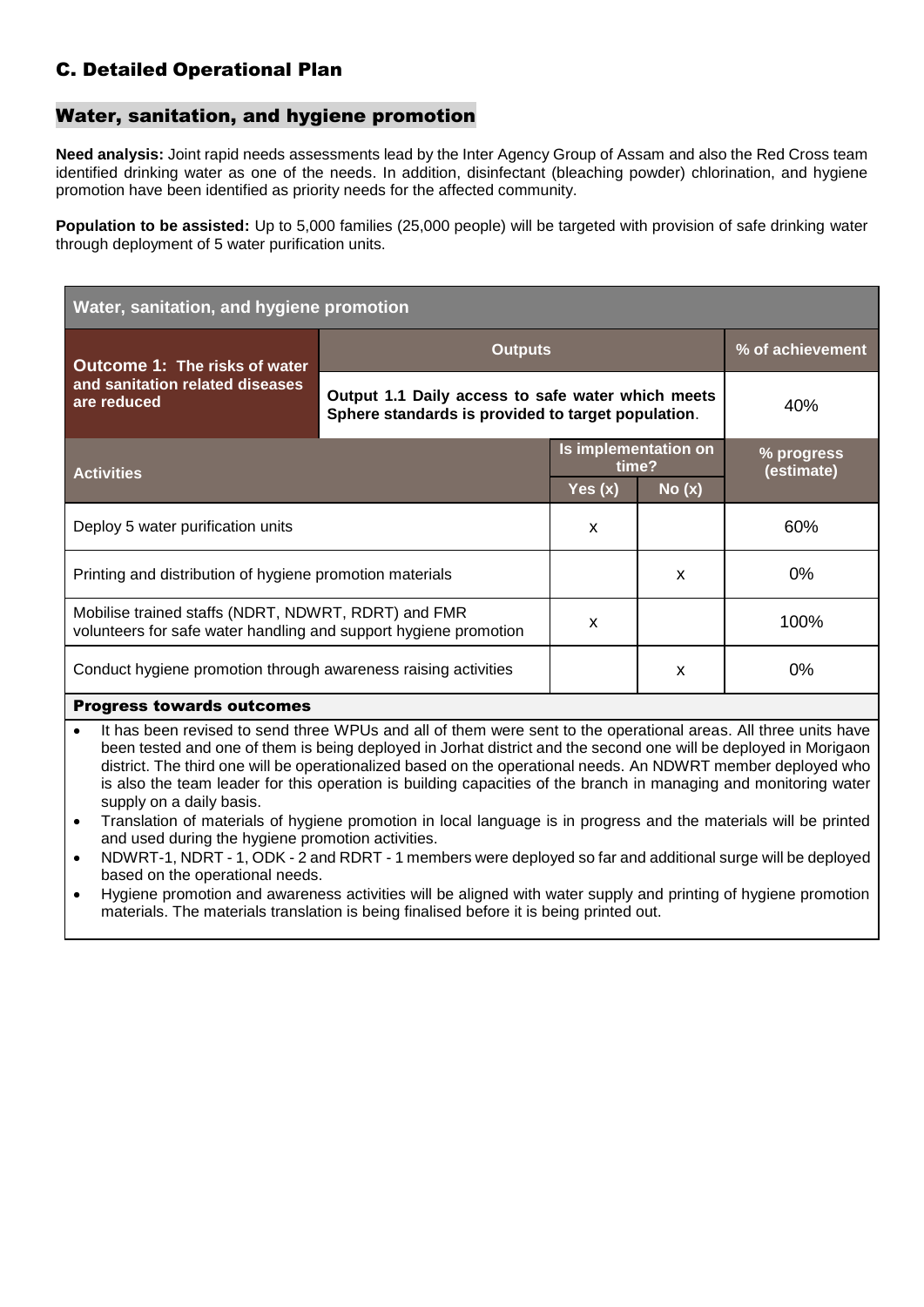#### Shelter and settlements

-

**Need analysis:** Joint rapid needs assessments lead by the Inter Agency Group of Assam and also the Red Cross team identified shelter as a major priority due to high amounts of affected people and displaced populations. IRCS is able to cover part of the needs with its current stocks of family packs to meet the NFI needs.

**Population to be assisted:** Up to 5,000 families (25,000 people) will be targeted with provision of family packs<sup>4</sup>.

| <b>Shelter and settlements</b>                                                                                                                                                                                                                                                                                                                                                                       |                                                                                                          |                               |       |                  |
|------------------------------------------------------------------------------------------------------------------------------------------------------------------------------------------------------------------------------------------------------------------------------------------------------------------------------------------------------------------------------------------------------|----------------------------------------------------------------------------------------------------------|-------------------------------|-------|------------------|
| Outcome 1: Immediate shelter                                                                                                                                                                                                                                                                                                                                                                         | <b>Outputs</b>                                                                                           |                               |       | % of achievement |
| and essential household item<br>needs of the affected<br>population are addressed.                                                                                                                                                                                                                                                                                                                   | Output 1.1 Emergency shelter materials and essential<br>household items provided to the target families. |                               |       | 15%              |
| <b>Activities</b>                                                                                                                                                                                                                                                                                                                                                                                    |                                                                                                          | Is implementation on<br>time? |       | % progress       |
|                                                                                                                                                                                                                                                                                                                                                                                                      |                                                                                                          | Yes $(x)$                     | No(x) | (estimate)       |
| Procurement of non-food relief items adequate to meet the needs of<br>5,000 families                                                                                                                                                                                                                                                                                                                 |                                                                                                          | X                             |       | 30%              |
| Replenish non-food items in the warehouses                                                                                                                                                                                                                                                                                                                                                           |                                                                                                          |                               | X     | $0\%$            |
| <b>Progress towards outcomes</b>                                                                                                                                                                                                                                                                                                                                                                     |                                                                                                          |                               |       |                  |
| Procurement of 5,000 family pack items is being processed. For all items except for kitchen sets, bid analysis was<br>$\bullet$<br>shared with regional logistics unit for technical approval to place purchase orders. Kitchen sets are being procured<br>through the global framework agreement through RLU.<br>Procurement of non-food relief items adequate to meet the needs of 5,000 families. |                                                                                                          |                               |       |                  |

<sup>4</sup> Family pack consists of 1 bed sheet, 1 cotton blanket, 1 sari (female clothing), 1 dhoti (male clothing), 1 towel, 1 plastic bucket and 1 kitchen set.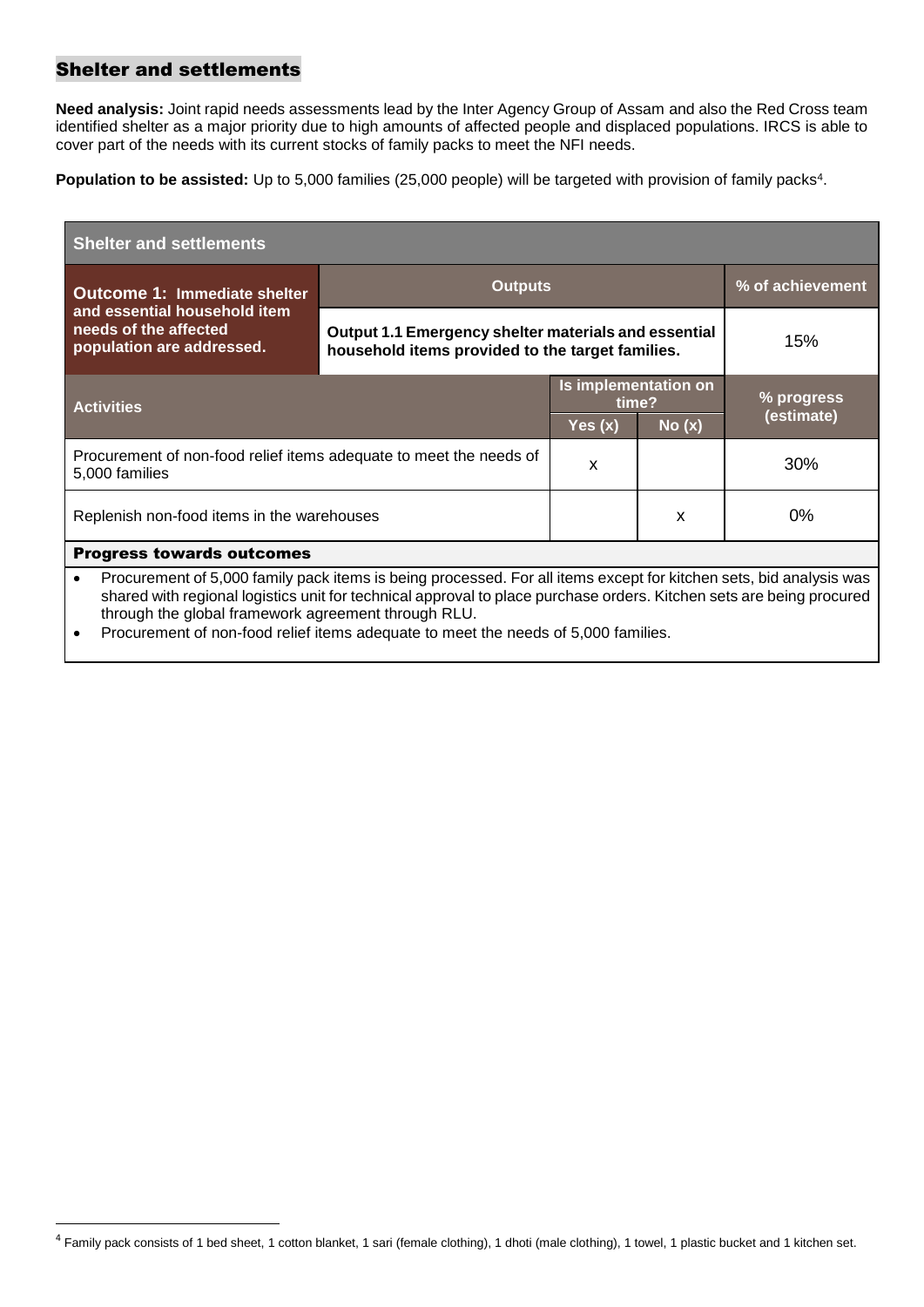#### Programming / Areas Common to all Sectors

| Programming / areas common to all sectors                            |                                                                                                          |                               |       |                  |
|----------------------------------------------------------------------|----------------------------------------------------------------------------------------------------------|-------------------------------|-------|------------------|
| <b>Outcome 1: Continuous</b><br>assessment and analysis is           | <b>Outputs</b>                                                                                           |                               |       | % of achievement |
| used to inform the design and<br>implementation of the<br>operation. | Output 1.1 Participation in assessments and<br>continuous collection of information from local<br>units. |                               |       | 60%              |
| <b>Activities</b>                                                    |                                                                                                          | Is implementation on<br>time? |       | % progress       |
|                                                                      |                                                                                                          | Yes $(x)$                     | No(x) | (estimate)       |
| Conduct rapid field assessments                                      |                                                                                                          | $\boldsymbol{\mathsf{x}}$     |       | 100%             |
| Identify needs and response strategies                               |                                                                                                          | $\boldsymbol{\mathsf{x}}$     |       | 100%             |
| Mobilise volunteers in the respective district branches              |                                                                                                          | $\boldsymbol{\mathsf{x}}$     |       | 100%             |
| Carry out relief distribution to the target beneficiaries            |                                                                                                          |                               | X     | $0\%$            |
| Monitor the response interventions                                   |                                                                                                          | X                             |       | 10%              |
| After action review                                                  |                                                                                                          |                               | X     | $0\%$            |
| <b>Progress towards outcomes</b>                                     |                                                                                                          |                               |       |                  |

 A team comprising IRCS and ICRC conducted an assessment of the situation and identified the needs. Reports of Inter Agency Group and reports from ASDMA have been taken into consideration during assessment process. However, ODK could not be used due to technical limitations – the forms for conducting assessments were not fully prepared for using ODK. However, MegaV will be used during relief distributions.

- FMR volunteers have been mobilised for beneficiary selection, RDRT member deployed to fill the ODK technical gaps, operationalize MegaV and support state branch in other activities; NDWRT members deployed to operationalise water purification unit; NDRT and ODK members deployed to coordinate and carry out relief distributions.
- As of reporting period, Assam branch has identified 3,500 beneficiaries in 6 districts. The actual distribution of family packs will commence within the next two weeks. Volunteers, NDRT and NDWRT members are working on finalizing beneficiary list in consultation with the district administration. The remaining 1,500 beneficiaries will also be identified in the coming weeks. ODK and MegaV are being used for the registration of beneficiaries.
- Monitoring of the activities is in progress in coordination with NHQ, NDWRT and NDRT deployed members. After action review will be organised during the final stages of the operation. IFRC surge will be deployed to provide operational support.
- The after action will be carried out September 2016. IFRC is also encouraging IRCS to conduct beneficiary satisfaction survey. Recently, ODK was piloted and the same will be utilised for conducting beneficiary satisfaction survey.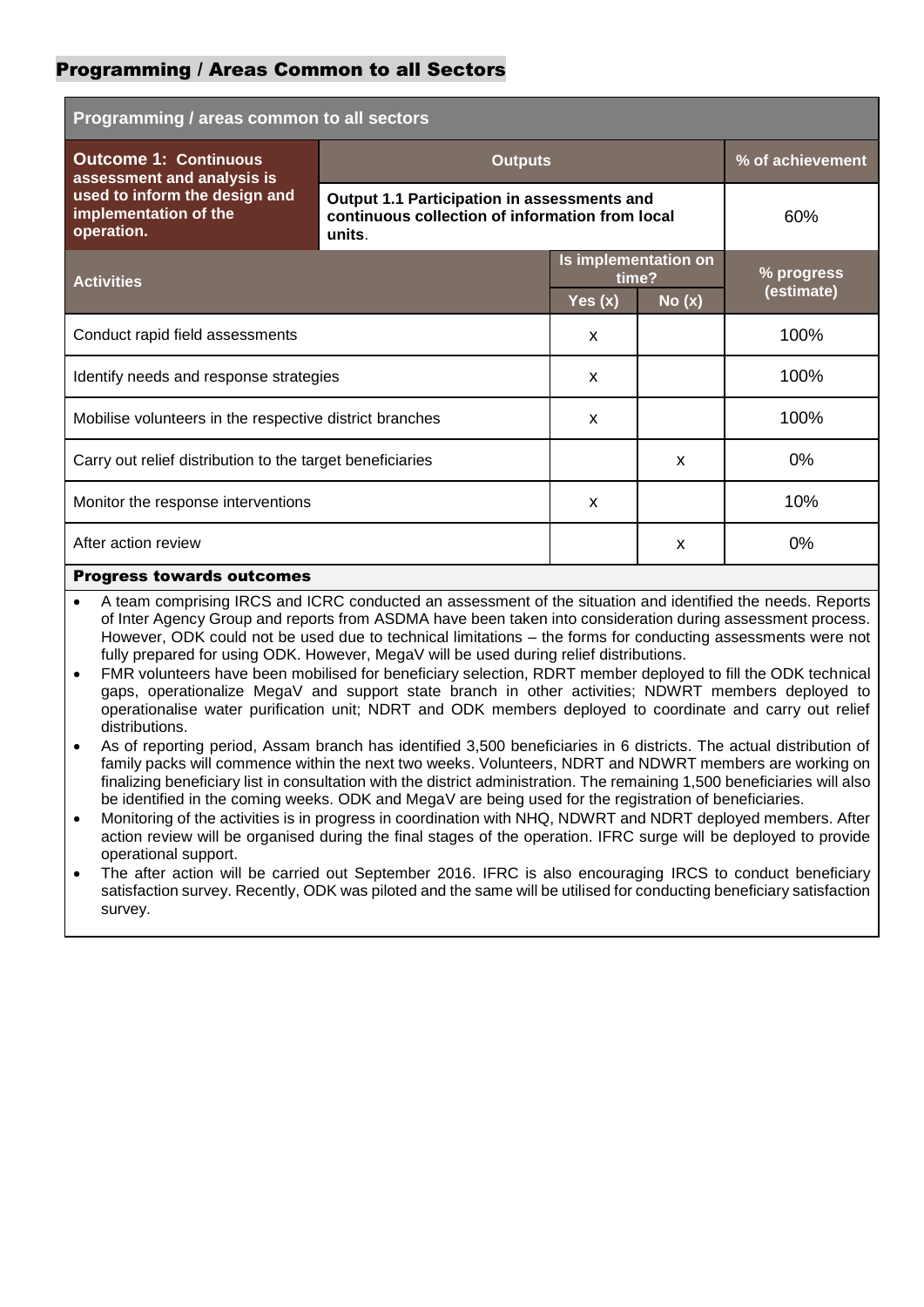## D. Budget

The overall budget for this operation remained unchanged however minor adjustments have been made in budget lines based on priorities identified by IRCS, operational realities on the ground and cost of items to be procured locally.

Following changes in the budget lines are being made:

- IRCS informed that they have enough buckets in stock to cover the relief operation and requested IFRC not to process the procurement for the same under this DREF. Hence, the budget allocation for buckets will be reallocated towards below mentioned budget gaps. The amount available for reallocation is CHF 9,848.
- Missed provision of budget for transportation of locally procured items such as *dhot*i, *saree*, bedsheet, cotton blanket and towel. Modified the budget line for inspection of locally procured items to cover the costs for inspection of kitchen sets, now the budget amount of this line is CHF 5,946.
- Missed provision of budget for logistics service fees charged by the regional logistic unit (RLU) based at Kuala Lumpur towards procurement of kitchen sets, leaving a gap of CHF 2,700. The budget line for logistics service fees now is CHF 8,700.
- The account code for NDRT / NDWRT per diem and travel has been modified from 667 to 700 as they are travel related expenses.

Summary of the DREF operation budget can be found at the end of this update.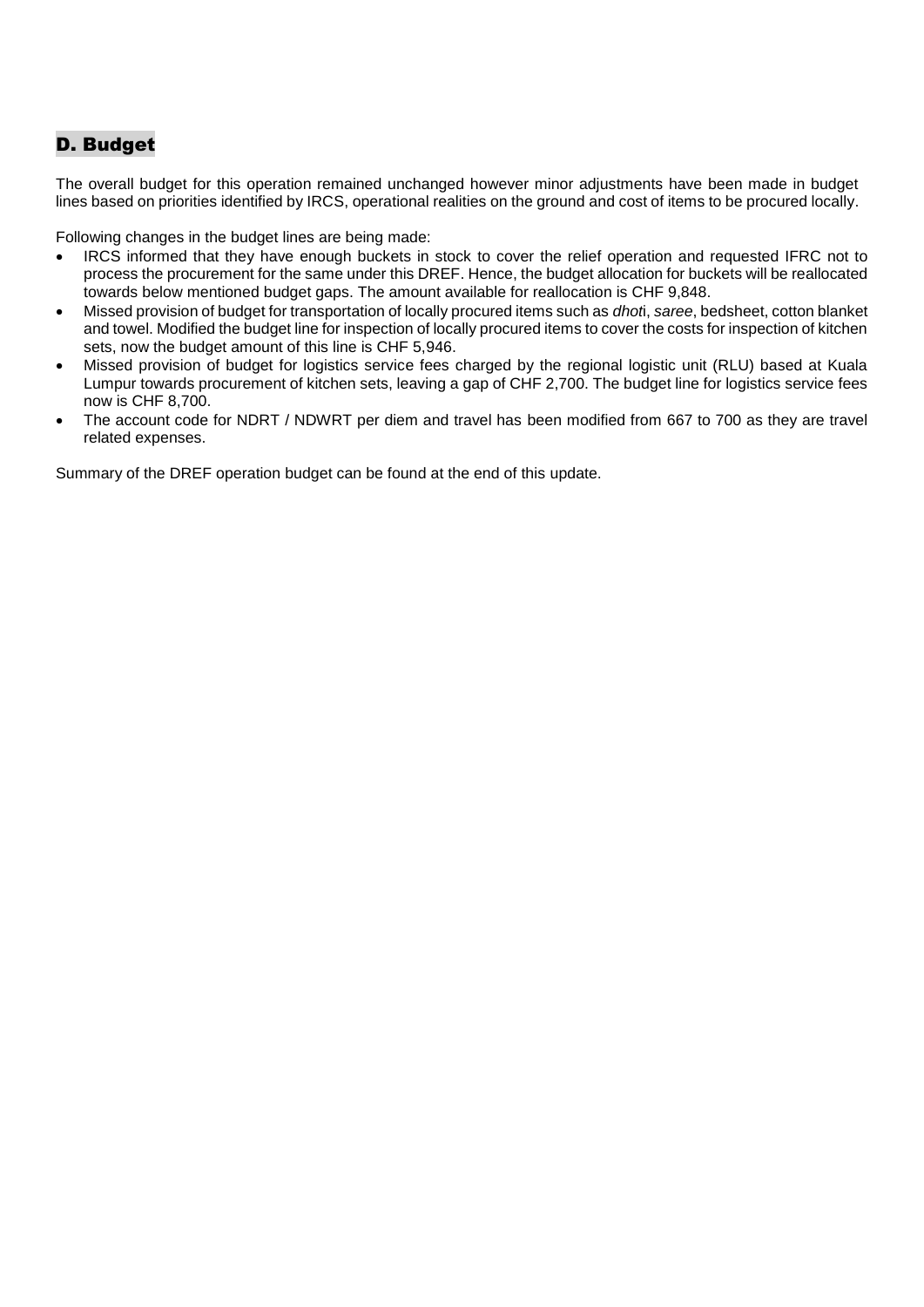## **Contact information**

#### **For further information specifically related to this operation, please contact:**

#### **Indian Red Cross Society:**

 Dr. Veer Bhushan, acting secretary general; phone: +91 11 2371 6441; email: [joint.secretaryircsnhq@gmail.com](mailto:joint.secretaryircsnhq@gmail.com)

#### **IFRC CCST New Delhi:**

- Leon Prop, head of CCST; phone +91 11 233 24203; email: [leon.prop@ifrc.org](mailto:leon.prop@ifrc.org)
- Daniel Bolaños, regional programme coordinator, phone: +91 11 2411 1122; email: [daniel.bolanos@ifrc.org](mailto:daniel.bolanos@ifrc.org)
- Vijay Kumar Ummidi, disaster preparedness manager; phone: +91 88 00 266 280; email: [vijaykumar.ummidi@ifrc.org](mailto:vijaykumar.ummidi@ifrc.org)

#### **IFRC Asia Pacific regional office in Kuala Lumpur:**

- Martin Faller, deputy regional director; email: [martin.faller@ifrc.org](mailto:martin.faller@ifrc.org)
- Nelson Castaño Henao, head of DCPRR unit: [nelson.castano@ifrc.org](mailto:nelson.castano@ifrc.org)
- Mathieu Léonard, operations coordinator; mobile: +6019 620 0357; email: [mathieu.leonard@ifrc.org](mailto:mathieu.leonard@ifrc.org)
- Riku Assamaki, regional logistics coordinator; mobile: +6012 298 9752; email: [riku.assamaki@ifrc.org](mailto:alka.kapoorsharma@ifrc.org)
- Diana Ongiti, relationship manager: emergencies; Tel: +60 3 9207 5700; email: [diana.ongiti@ifrc.org](mailto:diana.ongiti@ifrc.org)
- Clarence Sim, acting head of PMER; email: [clarence.sim@ifrc.org](mailto:clarence.sim@ifrc.org)

#### **IFRC Geneva:**

- Susil Perera, senior officer, response recovery and preparedness; phone: +412 2730 4947; email: [susil.perera@ifrc.org](mailto:susil.perera@ifrc.org)
- Cristina Estrada, operations quality assurance senior officer; phone: +412 2730 4260; email: [cristina.estrada@ifrc.org](mailto:cristina.estrada@ifrc.org)

#### **Click here**

- **1. DREF budge[t below](#page-11-0)**
- **2. Clic[k here](#page-0-0) to return to the title page**

## **How we work**

All IFRC assistance seeks to adhere to the **Code of Conduct** for the International Red Cross and Red Crescent Movement and Non-Governmental Organizations (NGO's) in Disaster Relief and the **Humanitarian Charter and Minimum Standards in Humanitarian Response (Sphere**) in delivering assistance to the most vulnerable.

The IFRC's vision is to inspire**, encourage, facilitate and promote at all times all forms of humanitarian activities** by National Societies, with a view to **preventing and alleviating human suffering**, and thereby contributing to the maintenance and promotion of human dignity and peace in the world.

The IFRC's work is guided by Strategy 2020 which puts forward three strategic aims:



Save lives. protect livelihoods. and strengthen recovery from disaster and crises.



Enable healthy and Safe living.



Promote SOCial inclusion and a culture of non-violence and peace.